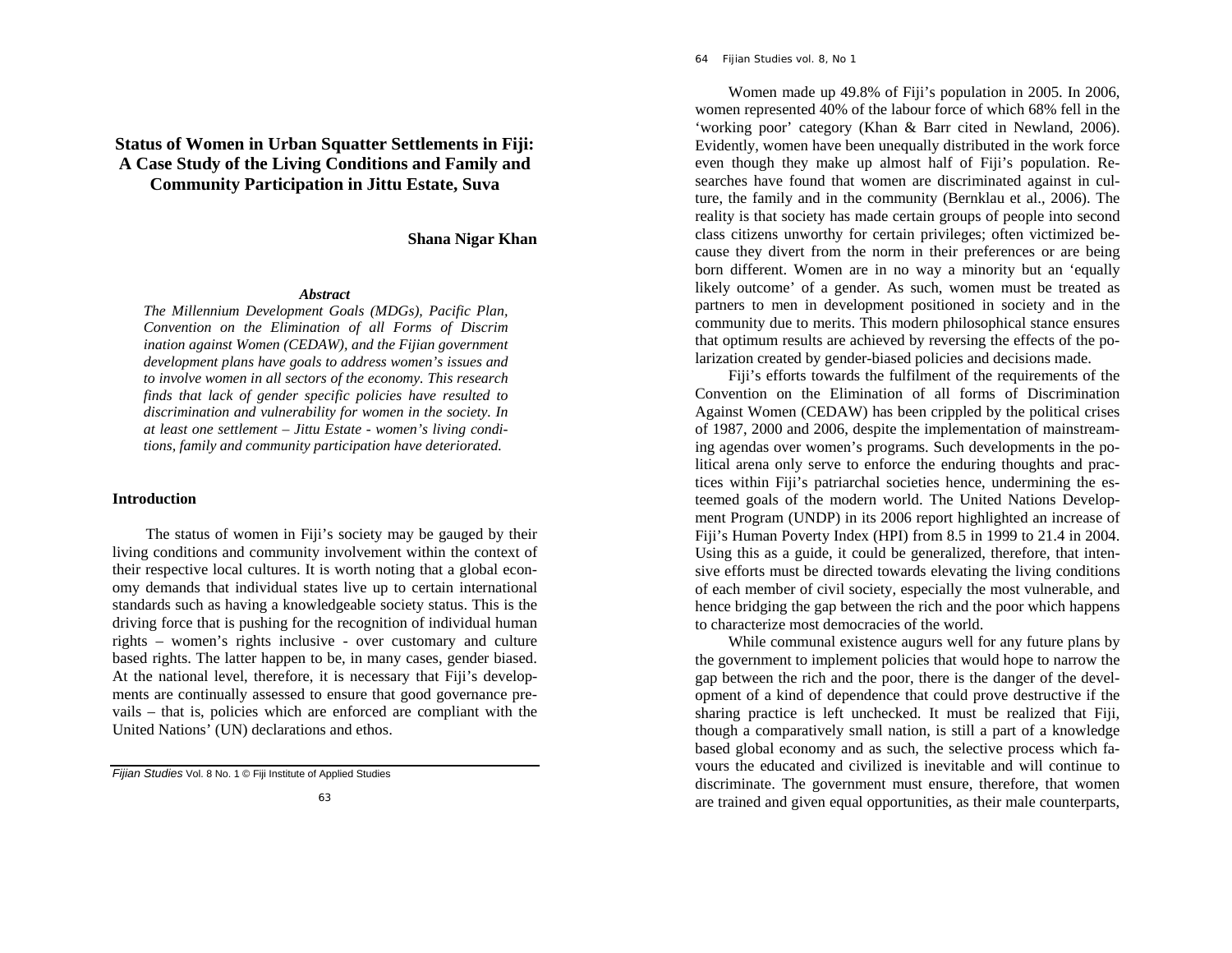to serve their nation and its people.

 A greater misconception of the widening gap between the ideal and the actual status of women in society is unfortunately caused by the state's failure to report fairly on whether these real needs have been met by its only arm that seems to be doing the work – Civil Society Organisations (CSOs) (UNESCO, 2006, UN, 2002 and FWRM et al., 2002). Apparently, efforts by Fiji's women have been curtailed by the alleged discrimination and inequality which prevails in state legislation (Mohanty, 2006, Newland, 2006 and FWRM et al., 2002). If empowerment comes by way of education, then the education sector must be reorganized to address gender-specific issues through appropriate curriculum development and training for males and females (NZAID, 2005 and FWRM et al., 2002). This call for the lifting of the bias in the provision of non-formal education, also tends to favour males over females (FWRM et al., 2002). These services, whether run by government or CSOs, must not limit women to roles revolving around the domestic arena (UNDP, 1997) but rather help them to explore thought processes that are more lateral, challenging and technical such as marketing and negotiation skills. Empowering women equates to empowering families and hence, the nation.

 In recognition of the uniqueness of women and their needs, the UN is equipping policy makers at the state level with the necessary knowledge and skills to usher in equality and eliminate feminization of poverty. The effectual execution of these policies by government agencies and CSOs (Civil Society Organisations) at the grassroots level seems to be where the heart of society's problems lie. Higher rates of domestic violence, rape and sexual harassments reported by women (FWCC, 2007) indicate a general weakening of society's social structures to uphold justice due to weak gender-based policies which indirectly promotes the demonstration of power of the strong over the weak. Empowering vulnerable women in squatter settlements through education is, therefore, necessary to prepare them for the high demands of today's modern world and cause them to rise from the lowly positions they had been subjected to by those who oppress them – due to some kind of an uneducated and undemocratic assumption that is based on a hunger for power and control.

 A squatter community like Jittu Estate is populated mainly by migrants from various rural settings in search of a different kind of life in the city. Its residents are not completely ignorant and unassuming, for they know full well the implications of settling in a

66 *Fijian Studies* vol. 8, No 1

squatter settlement. The government is faced with a major problem that would be best solved through a rigorous educational reform which is not gender-blind but addresses gender specific issues with a focus on minimizing gender inequality in society. Such is schooling; whether formal and/or informal, that can effectively reach the people of Fiji, especially our women, and help them to be equipped for active participation in the family and the community, and in all aspects of national development.

 This research aims to highlight ways in which government's decisions, in terms of policies implemented, have failed to meet the real needs of the women they are supposed to assist. Gender specific approaches is believed to be the way forward if the status of women in Jittu Estate, the largest squatter settlement in central Suva, is to be elevated weakening the iron grip of poverty on these women and their families. The effectiveness of such community development initiatives already undertaken by government and CSOs in their commitment to the Millennium Developmental Goals (MDGs) will be analyzed in light of the views held by the participants to this survey. Improving the status of women in urban squatter settlements will, therefore, hope to eliminate gender disparity, especially in education, by the year 2015. Consequently, an educated women population will see many more of females actively engaged in developmental programs, even at the decision making level in the economic and political arenas – together as co-workers with their male counterparts. Recognizing women as men's equals in development is, therefore, foundational to a thriving economy of any modern day democracy. As a result, it is hoped that poverty of housing as reported by Storey (2006) will gradually cease from being a common feature in Fiji's urban centres.

## **Methods**

The Jittu Estate community, the oldest and largest squatter settlement in Fiji (Lingam, 2005), is located in the inner part of central Suva on land which belongs to the Methodist Church of Fiji (MCF). It has a population of close to 6,000 divided amongst about 1,000 families/households (Mohanty, 2006; Ministry for Local Government cited in Wilson, 2006).

Fifteen women from Jittu Estate were selected at random to participate in focus group interviews for this survey. The ages of these women ranged from 20 to 56 years. Of these, six were i-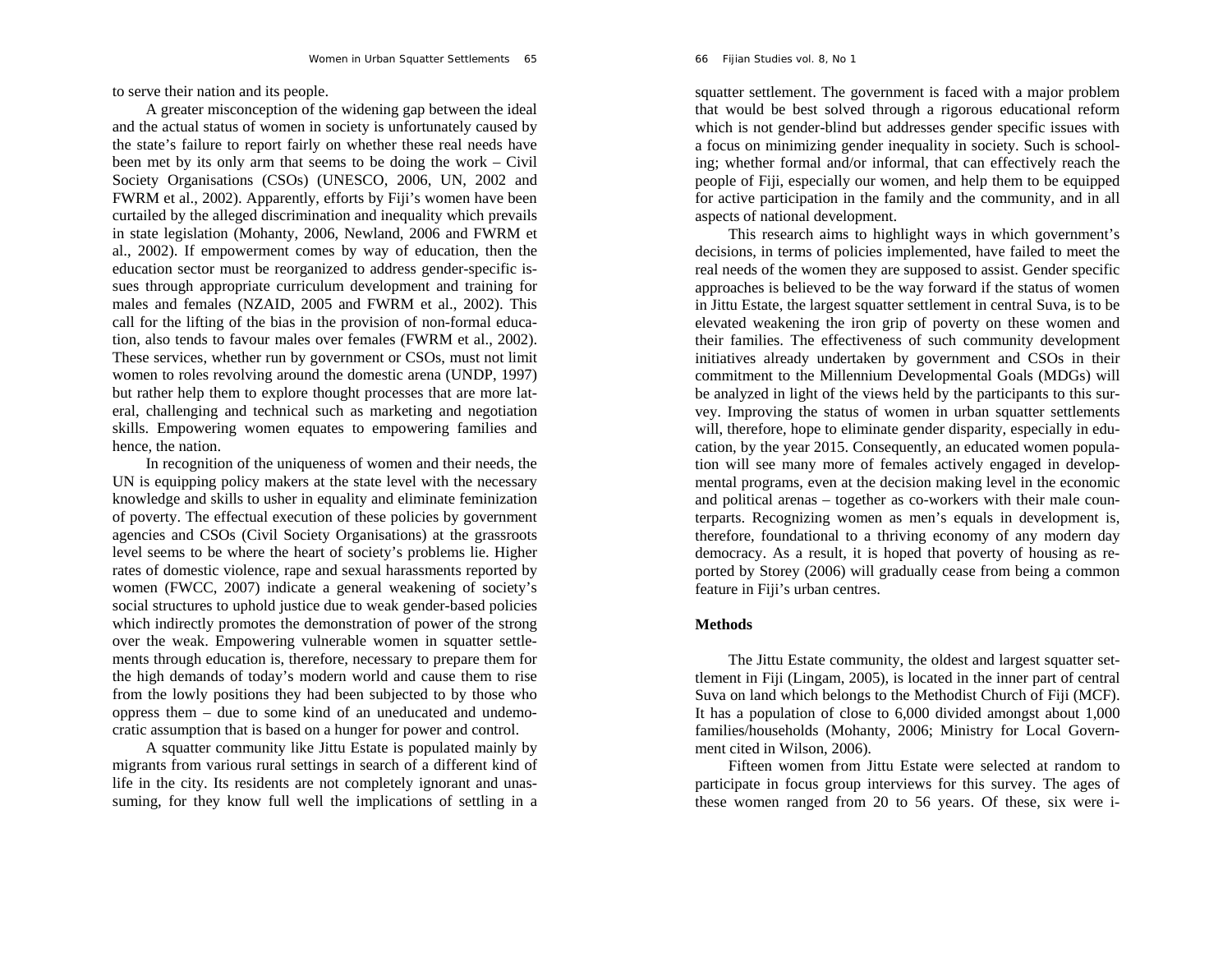Taukei, six Indo-Fijians and the remaining three represented the other races. The 15 participants had lived in this community for periods ranging from less than a week to more than fifteen years.

Twelve of these women spoke English while the other three required the service of a translator to ensure that they participated and that their feedback during interview, were recorded accurately. Semi-structured questionnaires were used to interview the service providers. Field work was conducted in early 2007.

## **Women's Living Conditions**

Inadequate housing and poor living conditions are two critical issues affecting the lives of women in squatter settlements. These settlers, whether male or female, lack legal ownership of land and are, therefore, powerless to prevent problems related to infrastructure. Because the land on which the families are staying was not developed for residential purpose initially, residents are now facing problems like poor sanitation and pollution which lead to health problems.

 Security issue is another major concern for female residents of squatter settlements. Everyday these women live their lives fearing for their own safety and those of their childrens'. Apart from lack of income, land ownership problems, health issues and deteriorating living conditions, these women are also vulnerable to social problems like abuse and harassment by their husbands or outsiders because of the nature of the place and the people who dwell therein. These impoverishing conditions and related problems affect these women physically as well as psychologically, and may lead one to a life of crime.

## **Women's Participation in the Family**

Women, as natural nurturers, are seen as experts in childrearing and are often labelled by society as homemakers. Primarily, women are responsible for making a house a home. Husbands and children depend on them to complete their home experience – resulting in the neglect of their womanly needs. Though honourable, this cultural attitude restricts women to doing the house work and supporting family members at the expense of their own personal development.

Women see the family as an intimate social institution which is based on ethical principles of obligations and responsibilities. As such, participants to this survey do not seem to critically analyse their own families, staying true to the expectations of their traditional roles. However, the women commented on how the patrilineal family structures allowed males to control their wives and children, limiting their freedom to participate in community-based activities or visit their relatives and friends.

 To make sense of their desperate situations, these women emphasized that faith provided a means of coping with the difficulties they face on a daily basis. This inclination makes them more spiritual and committed to religion then their male counterparts. For most families, therefore, mothers are seen as the custodians of good morals and sound values. The women, whether they were working or not, agreed that they would appreciate more male involvement in the division of labour since the workload is huge and never-ending. Only one of the fifteen women interviewed enjoys her husband's support in the domestic arena. This is yet another indication of the prevailing notion that housework is for women exclusively.

 Two women engaged in informal selling were concerned about the government's decision to ban such activities from government departments, like the Ministry of Women. This development highlights the need for government to support women entrepreneurs and especially those involved in micro-businesses by opening up for them opportunities to sell their services with dignity. Even then, permission to be enterprising must still be granted by their husbands or fathers in the case of spinsters.

Four of the fifteen  $-27\%$  – were working women. As decision makers, the four working women enjoy a little freedom because they decide how their wages are spent. This implies that the unemployed women have got no choice but to live by what the men of their homes provide. They are still subjected to conditions; natural or otherwise social, that they have little or no control over. This reality necessitates that women are strengthened from within through nonformal education which builds on their sense of self worth and consequently drives them towards the development of their natural talents or newly acquired skills. Such empowerment will equip women to challenge any status quo or extreme political views which, more often then not, tend to either collapse the family unit or throw vulnerable women deeper into the abyss of suffering in silence fearing being ostracized by the community.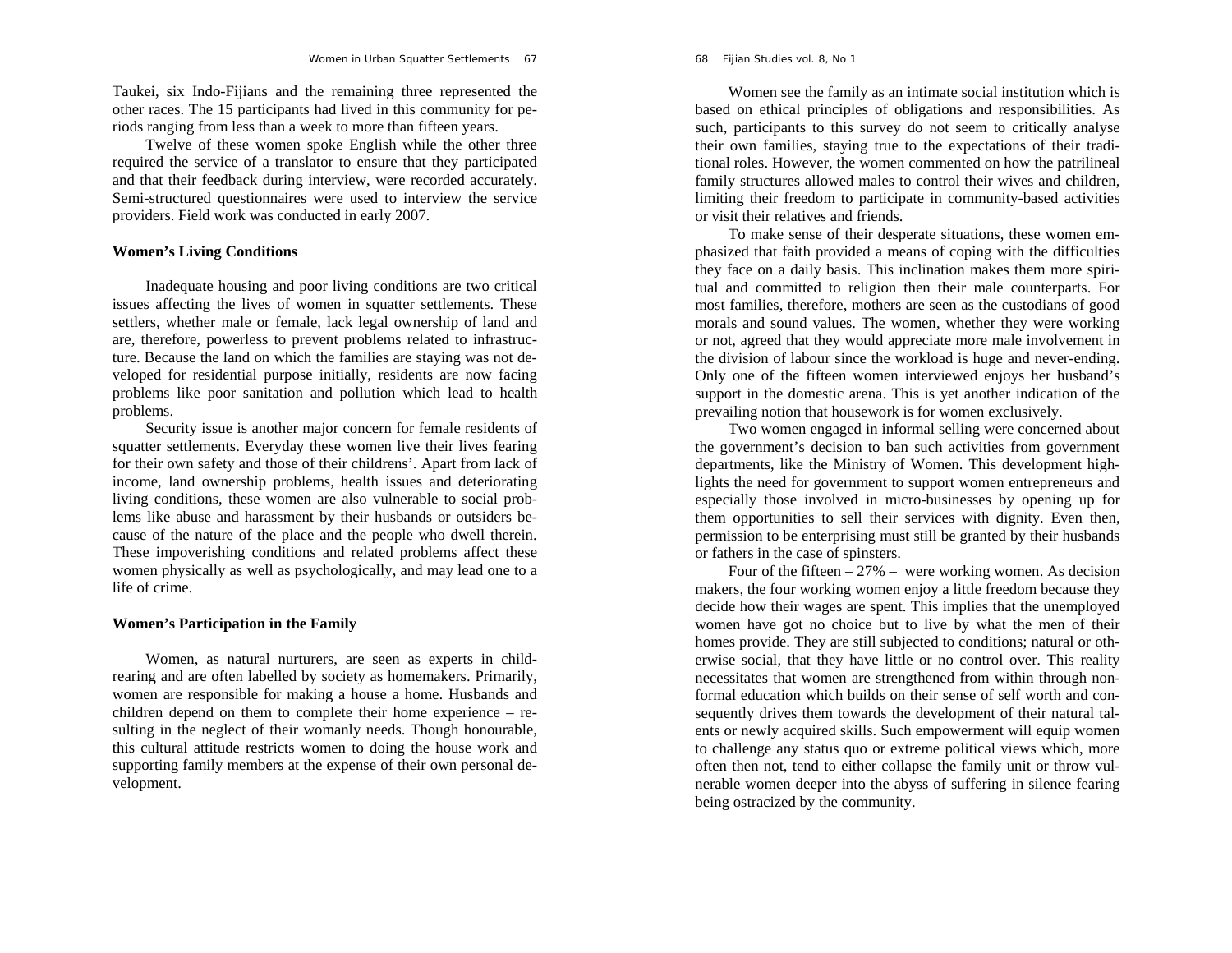# A major set-back for women in Jittu Estate is the psychological challenge associated with living in poverty-stricken and crimeridden neighbourhoods. Domestic violence, for example, is an experience faced by many women in patriarchal societies. Some of the participants' reluctance to discuss the issue openly is indicative of their hopes and aspirations for a decent and fulfilling life for themselves and their loved ones. A research by the United Nations Population Fund (UNPF) in 1999 pointed out that women's psychological trauma makes them vulnerable to abuse and domination by men and as such, women living in squatter settlements may fall victims to the whims of certain men in the community who understand that desperate women are easy prey to serve their perversion. Here lies an assumption that deteriorating and extremely life endangering living conditions with a lack of assistance to improve the welfare of women and their families may pressure some women into prostitution (ADB, 2006 and UNDP, 1997).

 The family, being an important unit of any community, needs to be surrounded by social support structures. Living in an unfamiliar neighbourhood, where residents are forced to adapt to a communal living lifestyle without any or little traditional ties, can be tormenting for women. Men, given their freedom, tend to develop social groups easily which leaves women at an awkward position simply because they are home-bound. A government which seriously considers the plight of women as homemakers will prioritise women's issues for national interest knowing that they are a strong pillar of society because they have been equipped by nature to mother and nurture any nation into self-determination.

 Women, by nature, therefore, are defined by their housing and home environment. A number of participants admitted that 'the smallness of our houses, due to overcrowding, affects our wellbeing'.

Because a woman lacking a strong social support system struggles with issues from within the four walls of her house, space becomes an important factor which determines whether she rises or sinks to family and societal pressures. Participating in well funded and coordinated personal and community development programs gives disenfranchised women a breathing space which relieves them of their suffering and renews their vigour to effectively manage their situations and sustain their families.

# **Women's Participation in the Community**

A majority of the women participants in this survey did not complete secondary school education while three of the fifteen were unable to even complete primary school education. However, all participants saw education as the top priority in a person's upbringing because it thoroughly prepares one to take on leadership roles. The women clearly understood that excellent communication and problem solving skills, two highly valued ideal in a western education system, help build on a woman's self-confidence to work outside feminine domains. A formal education qualification is thus seen as the stepping stone to employment and the securing of a better future.

 The women interviewed, though struggling in difficult conditions, agreed that social change is still possible through informal education. As members of a Mothers' Club, these women were able to put certain skills they learned in their fortnightly meetings like time management, crocheting and baking, into good use in their own homes. Their personal savings in their club's bank account is another incentive for joining the Mothers' Club though a couple of them had reservations about sharing personal problems with other members for fear of these concerns becoming public knowledge and causing a rift amongst members and their families.

 Social networking at Jittu Estate is a positive sign that change is not only possible but desired. The six unemployed women, or full time homemakers, are actively interacting with other women in the community and together they have become sources of strength and encouragement to one another. Whether it is in the spaces between their homes or in public places like church and/or temple, these encounters are helping the women to cope with loneliness and, therefore, establishing an atmosphere that they are comfortable in and which makes them feel like they belong. Such closeness creates a fallback position for indigenous women especially.

# **Services Provided to Women**

Within Jittu Estate, the Methodist Church and the Mandir are instrumental in unifying and mobilizing the women of the community. Spiritual leaders play an integral part in advocacy at the settlement for they represent the purity of these religious organizations and have, over time, earned the trust of the residents. The commu-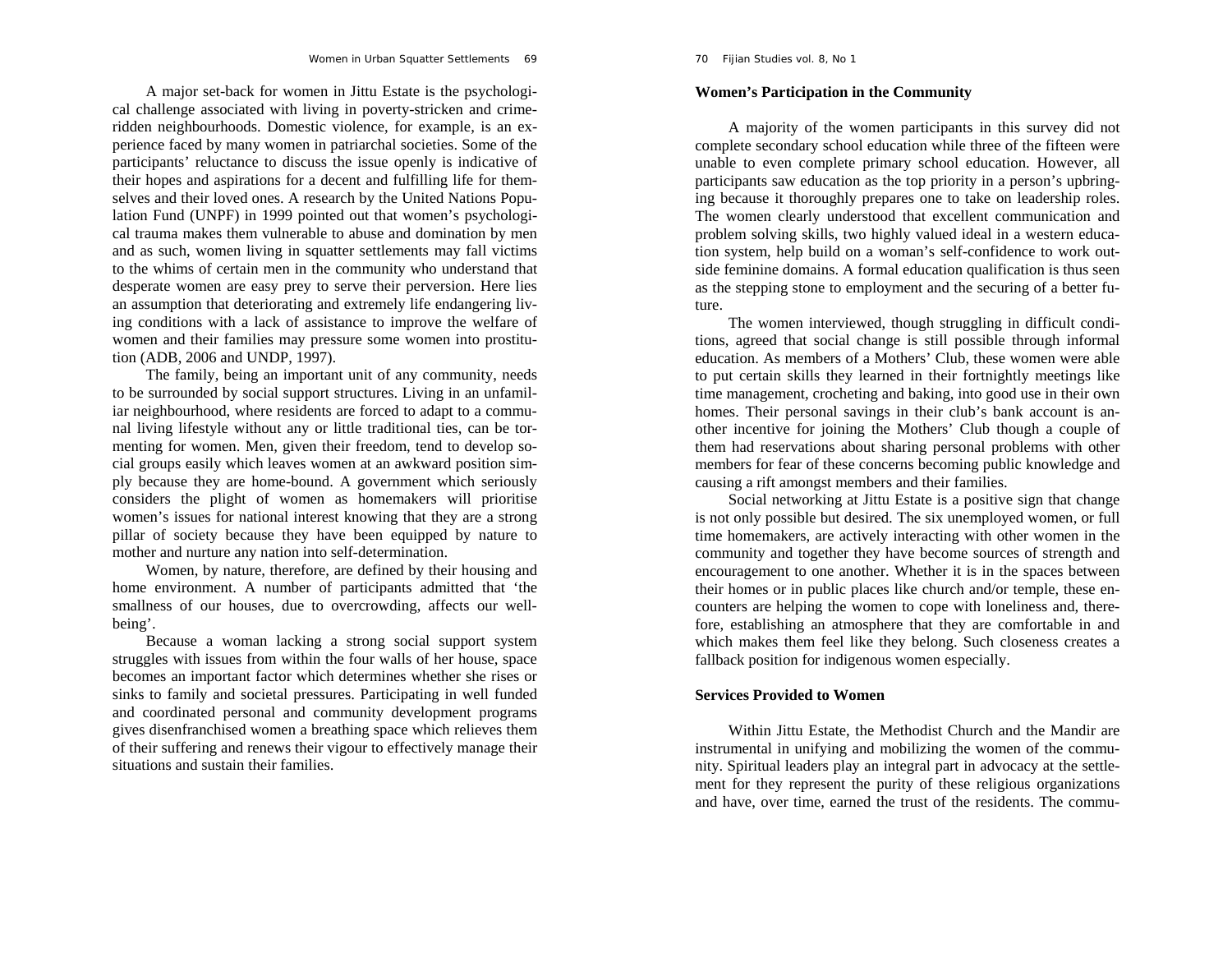nity's kindergarten, the Mobile Playground (MP), established by Save the Children Fiji (SCF) in association with the Methodist Church, has been a converging point especially for women whose children attended preschool. While waiting for their preschoolers, the mothers are often engaged in the learning of life-coping skills at the church irrespective of whether they were members of the church or not. *Mandir* members, on the other hand, had also been assisting many in need, Hindus and non-Hindus alike, to find a means of survival. The interesting fact is that no matter how unfamiliar we are with an environment, as social beings we would still develop some kind of social networking to fallback on for support using customary practices and structures that have been in place for some time – when celebrating religious ceremonies like *Ram Naumi* or *Deepawali*, for instance, in the temple. Most of the women were excited while discussing this point for it gives them the opportunity to socialize with other women of the community and at the same time get '*Prasad*' (savouries or food).

Outside of Jittu Estate, the other essential services which were frequently accessed by these women included the Colonial War Memorial Hospital, Social Welfare Department, the Police Station and the Health Centres. Awareness of the existence of these generally interlinking organizations and the kinds of services they offer came mostly by way of friends and neighbours. A lot rests on what the government, through NGOs, is willing to lay down to improve the living conditions and family and community participations of women in squatter settlements. The Fiji's Women's Plan of Action (WPA) in 1997, in response to the need to educate women on their rights to all available help and resources, reviewed their policies and in the Women's Leaders Summit, proposed five strategies which were to be implemented in order to include women in the development process (Ministry of Women and Culture, 1998).

Participants, regardless of ethnicity, religion and age, used public services the most. Enduring the long waits and unfriendly staff could be challenging but for these women, there were no other alternatives. Religious organizations such as the Salvation Army, the Fiji Muslim League, Raiwaqa Methodist Church and the Gospel Church provided some assistance for the community – mainly for their respective members. As for the quality of the services these women have ever accessed, they agreed that banking services were the only ones they were satisfied with. Women of Jittu Estate know what they want and just as they reported, they are not at all informed about their entitlements and rights to the access of these essential services.

According to the women, the greatest obstacle faced by someone hoping to access assistance from government agencies and NGOs is the attitude of the people who work there. The abuse they face in the hands of these public servants can be so overwhelming that the women would, for convenience sake, choose to remain silent about these encounters in case their requests and/or applications get rejected. The culture of silence which characterizes hierarchical and patriarchal societies like we have in Fiji, therefore, strongly discriminates against these vulnerable uneducated women living in dire conditions giving more power and influence to the elite minority to abuse their privileges over their fellow citizens. In light of these revelations, it could be suggested that staff at public and social services need continuous professional development to be totally equipped for managing their clients. Leaders of these organizations need to be meticulous and precise when organizing their staff to ensure that everyone behaves appropriately towards the public and provides the services that will affect the changes policy makers and sponsors hope to see implemented in the community and the nation as a whole. Such a move calls for greater accountability from those who have been entrusted with national development, for the greater good, by the government and the international communities.

## **Description of Services**

In association with the Pacific Plan and CEDAW, the Fijian government implemented the Strategic Development Plan goal to address women's issues and to involve women in all sectors of the economy. The Ministry of Women, Social Welfare and Housing (MWSWH), the umbrella body for four ministerial departments – the Department of Women, Department of Social Welfare, Department of Housing and Squatter Settlement and the Poverty Alleviation Unit - is believed to be the primary advisor to government on public policies that affect women and more precisely, women in squatter settlements. However, during the interview MWSMH stated that they have to rely on the state to make decisions to operate and implement strategies for women. It appears then that the MWSWH does not have the freedom to change or amend policies in relation to women's needs.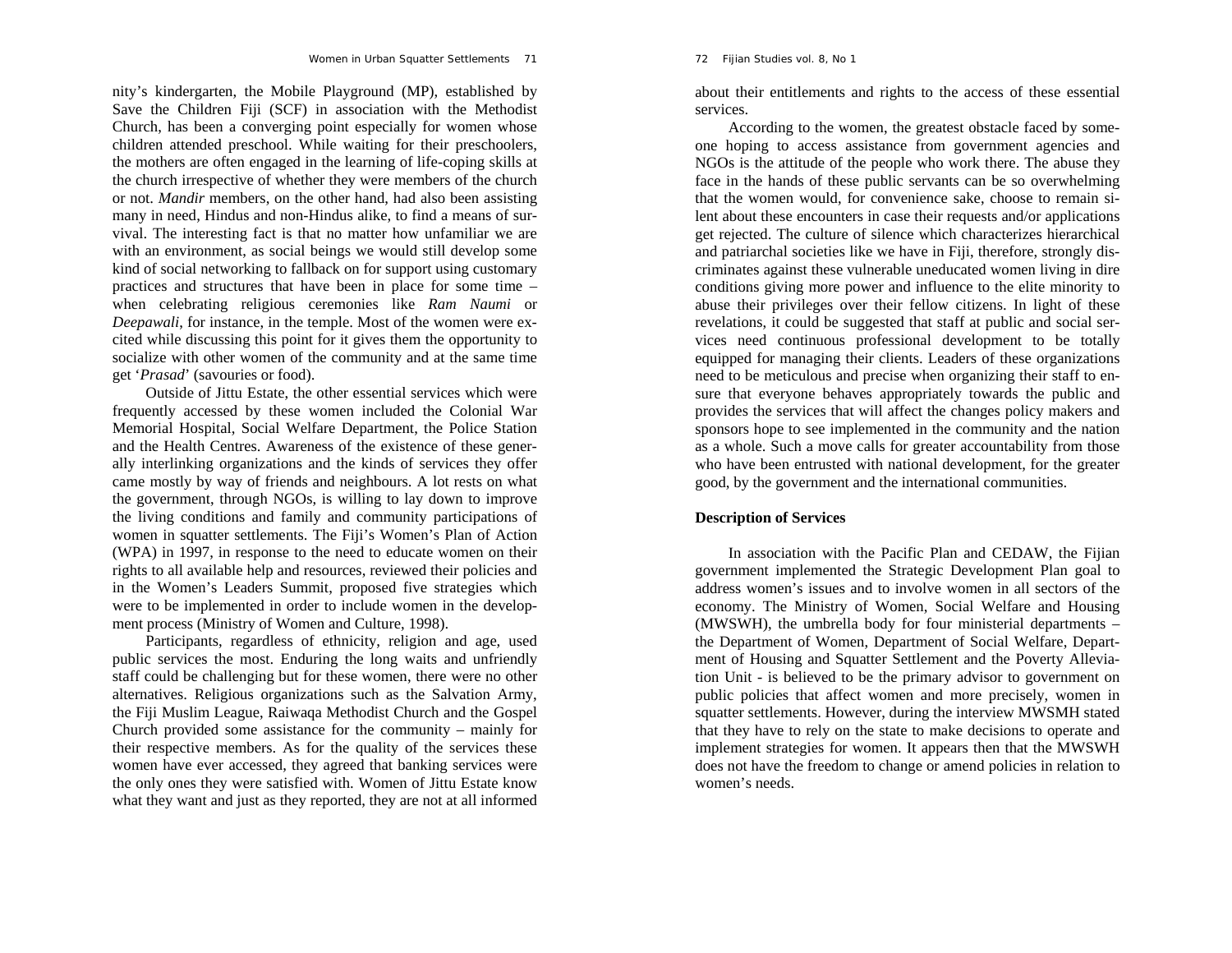In addition to this, two of the four departments - the Department of Women and Department of Social Welfare - appear to have a number of programs that deal with a few of the gender-specific development goals. With assistance from donor agencies, these departments oversee regulations, both as policymakers and as service providers to women. The Department for Social Welfare, for example, highlighted that there is one specific program for women that focuses mainly on micro-finance. This service includes preparing proposals on behalf of women to apply for funds to start their own businesses and, giving guidance to women on ways to sustain their finances and businesses. In this process, the ministry follows up the program and closely monitors the progress of each case by visiting participants in their homes and investigating their progress and experiences.

The other two departments - the Department of Housing and Squatter Settlement and the Poverty Alleviation Unit - emphasized that they do not target women specifically but the poor in general by providing land and basic infrastructure for relocated squatters in joint ventures with the Housing Authority and the Housing Assistance and Relief Trust (HART). Their assistance includes income generating projects, and welfare benefits such as money for basic food items, medical support and school fees and stationery costs for their children. It is worth noting that most of the recipients of the assistance from the Poverty Alleviation Fund are women who have already qualified, because of the fact that they live in extreme destitution (ADB, 2006 and UNDP, 1997). Able-bodied people, however, are disadvantaged for they are expected to look after themselves and work their way out of poverty (UNDP, 1997).

Even though beneficiaries of assistance from MWSWH normally have easier access to several other government and CSOs' services, the benefits have often been insufficient necessitating that clients find other means to earn a living. CSOs, whether they operate in partnership with government or not, emphasized that accessibility to government funding (contracts and/or grants) could become so low that they are compelled to rely on self-organizational means to function effectively. The reality is that civil society may only achieve gender equality, and hence eradicate disparity, if governments are truly committed to the cause ensuring that gender-specific policies are implemented in all sectors of life in order to meet the differing needs of men and women of our modern world. Until then, Fiji will always have to play catch up.

Years after these well meaning deliberations, it cannot be said for sure whether the policies had been effectively implemented or not because women still lack necessary information made accessible to them. 75% of the women emphasized that efforts by NGOs and religious organizations had not been entirely well coordinated, and much of the advocacy work had depended mainly on the media with minimal interactions between participants and social workers.

# **Problems Encountered in the Process of Service Delivery**

Having identified some gaps between the services intended and the services rendered, service providers (the state, NGOs and religious organizations) were able to isolate some hindrances to the process of service delivery that needed to be removed for Fiji to attain the civilized world's ideals on the protection of women's rights. Most of the problems highlighted, thus, reflect Fiji's degree of commitment to these standards as defined by the UN and which, in most cases, reject customary practices that tend to favour men over women issues. The following summarize some of these enduring problems:

- Lack of funds to provide efficient and reliable services.
- $\bullet$ Competition amongst service providers for funds to operate.
- 0 Lack of cooperation amongst NGOs limiting their effectiveness.
- . Clients' lack of understanding due to limited literacy.
- 0 Donors' demands put pressure on service providers to meet deadlines.
- High degree of fear of failure in service providers and participants.
- 0 Need for the right people to facilitate these services.
- $\bullet$ Lack of support and motivation from the community.

The nature of these interrelated problems is threefold. The state in dispensing funds to the various government departments and CSOs, must be thoroughly informed about the intensity of the services these service providers are expected to give to the community they serve. Sources of information that government bases its decision making on will, therefore, need verification.

Service providers need people who understand and appreciate their uniqueness and interconnectedness. As a community of social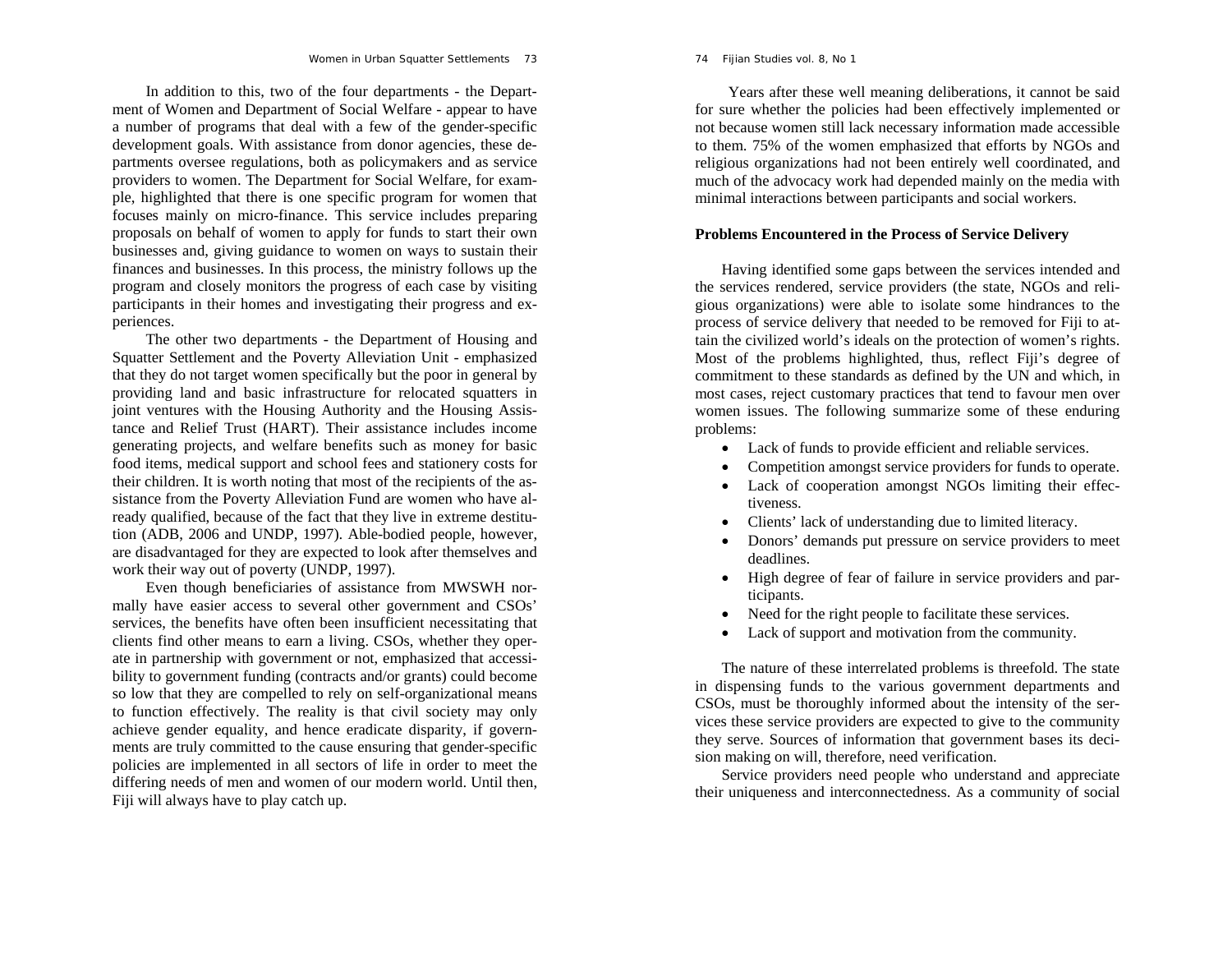workers, each member must be educated about how the works of their various departments and/or organizations overlap. This realization ensures that their efforts and resources are not wasted because repetition is avoided. This knowledge will also foster cooperation and dampen competition. Consequently, the disadvantaged groups benefit more.

The public in general needs to be aware of these developments as citizens of a sovereign state bound by international laws. Recipients of assistance from these government departments, NGOs and religious organizations need to understand the concept of social work in the context of national development. Most importantly, the public needs to be informed of how their individual rights to access these services are protected.

# **Commentary**

The poor implementation of gender-specific policies by government and CSOs in their attempts to improve the living standards and community participations of women in squatter settlements is linked, for the most part, to the practically non-existent relationship between these women and the service providers. Whether policy makers truly understand their duty as leaders to their people, especially the women of Fiji or, they are just blinded by their selfseeking political will, the fact remains that these vulnerable women's needs have not been fully addressed and that there seems to be an apparent lack of accountability for the failure observed in service delivery. Any hindrance to the effective implementation of policies which are designed to promote gender-equality, therefore, raises questions about society's full commitment and cooperation towards the attainment of these universal ideals.

The findings of this paper reveal that most of the government and CSOs' services are for the general public and are not specifically aimed at helping disadvantaged women of squatter settlements. The reality is that there are a relatively small number of reported cases of women believed to be living in these desperate conditions and this lack of information ultimately leads to shortfalls in service delivery. Government must, therefore, endeavour to sponsor independent researches, at regular intervals, and have their findings documented accurately and fairly for policy makers to consult with while strategizing for national development. This is the only sure way of identifying why certain strategies do not work and as a re-

sult, alternate solutions could be tried out to ensure that the policies<br>implemented truly benefit the population targeted.<br>Some of the service providers which are impacting women in<br>Fiji today are the Department of Women, ganizations which normally provide assistance for their women<br>members. The fact that the programmes of these departments were<br>poorly coordinated contributes to the failure to truly address<br>women's issues. This status can b drance therefore, to be eliminated from the hearts and minds of eve ryone in social work before one can expect service delivery to im-

prove.<br>Regardless of all the good intentions and initiatives shown by<br>government and CSOs in their efforts to curb the feminization of<br>poverty, it can be assumed that the point of contact between service<br>providers and reci cally analyzed. Communication skills of social workers and the lit eracy level of community members are two probable causes of the<br>failure of these exercises. To effectively meet the needs of women,<br>they must be allowed to contribute to the planning processes and the<br>developments of these

fecting women adversely. Women have often found it inconvenient to report harassment and rape, for instance, for fear of being dispos sessed by the community after they had been publicly humiliated by<br>the media following investigations and trials. Such a mentality is<br>one of the reasons why not many women would dare being singled<br>out for it only makes the chal societies. Powerlessness is one factor which is known to cripple poten-

tials in people; women in squatter settlements are the most affected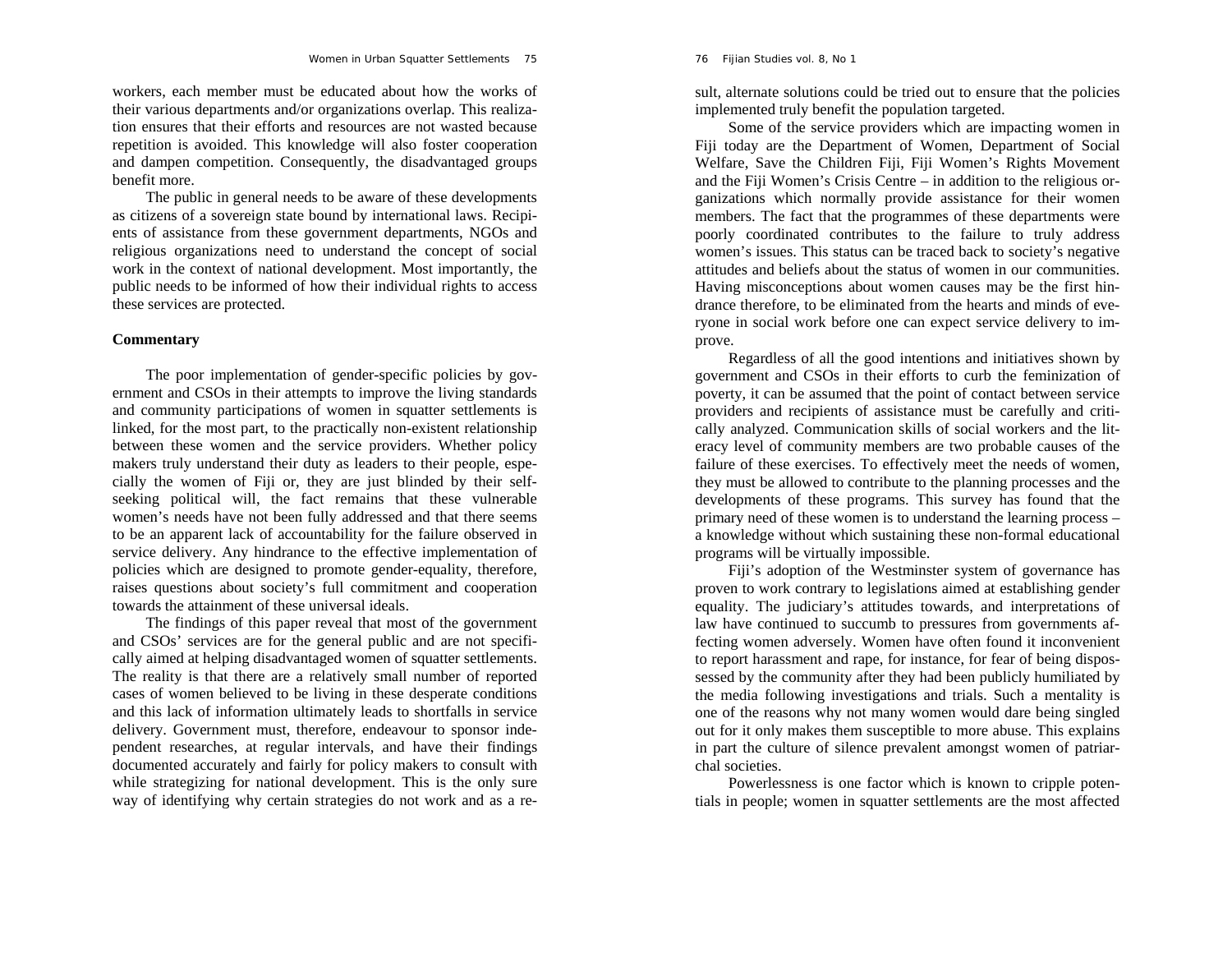in this regard. For as long as women feel that they are being disadvantaged by the system, they will continue to live a quiet and supposedly normal life where they remain subjected to the dictates of their cultures. Modernization demands that women be educated of their rights to know and access all services provided by the state and CSOs for the sole purpose of improving their living conditions, and family and community participations. Boosting women's sense of self-worth and personal power in a knowledge-based economy through humanitarian efforts has been found, therefore, to positively influence their health and safety and ultimately, the infrastructure and the environment they live in.

Jittu Estate, being a densely populated squatter settlement in central Suva, places women and their families in a position where they are obligated to enter into a communal lifestyle which thrives on dependency relations with friends and neighbours in the community. The negative connotation attached to the term 'squatter', which is used to describe these settlers, creates a mindset that is shaping the behaviours of both residents and non-residents of the settlement. With the 'outside world' seen as unfriendly and predatory, residents are looking within for their own security and identity hence establishing a system of borrowing (*kerekere*) which is proving to be an obstacle itself in women's personal struggles to pursue their individual goals and aspirations.

Nonetheless, women are fighters and as nature has it, they are survivors. Their natural ability to rise in the face of challenges makes them society's effective instruments of change. Whether constricted by space, culture or politics, women have continuously proven that they care for humanity by being genuinely supportive of community development. Women of squatter settlements like Jittu Estate are no exceptions as they have been involved in almost every program run by government agencies and CSOs that promises to improve the residents' living conditions. The success of these service providers to adequately meet the needs of the women, therefore, depends on society's capability to accept that traditional assumptions are subject to change before gender equality issues are pursued with sincerity and fairness.

Women, like men, have their strengths and weaknesses. In reality men and women complement each other very well as one's strength makes up for the other's lack. The problem lies in the belief systems which form the basis of our rich cultural heritage. Women have a hope in education in this day and age as society becomes 78 *Fijian Studies* vol. 8, No 1

more knowledge based. The international community understands this but progress in that direction had been slow for Fiji due to the political uncertainties created by the coups. Fiji's patriarchal society must accept that securing prominence through knowledge acquisition far surpasses the use of arms and military prowess, thus preparing the way for a sure return to economic and political stability. Policies implemented to serve the needs of Fiji's women, when administered well, will therefore establish Fiji as a nation of equal opportunities drawing potential women into nation building at the decision making level.

# **Recommendations**

There is no doubt that informal settlements will continue to expand in Fiji (MacKinnon et al., 2007; Bryant, 1993). Residents are bound to see the deteriorating effects of this expansion on their living conditions and as well as their family and community participations, if government and civil society fail to intervene in time. Kothari emphasises that every woman has the right to gain and sustain a secure home and community in which to live in peace and dignity (2004:. 3). With this mindset, it can be argued then that the contributions made by the participants to this survey warrant careful considerations by donors and service providers which are committed to women's causes. The following recommendations have been drawn from participants' responses, therefore, and highlighted to help improve service delivery.

- *Increase funding:* the government should ensure that ongoing support (financial) is provided for service providers working with women. This will boost CSOs' enthusiasm in developing community coherence promoting genderequality in non-formal education and vocational training opportunities. Women's interests could, therefore, be explored to encourage greater participation from them in the informal sector.
- $\bullet$  *Low-cost housing:* the government should continue to provide affordable homes for low income earners around the main urban centres. This will relieve squatter settlements of their current problem of overcrowding when some of their residents take up the low-cost housing offer. This concept will work well if the main government departments and public services are decentralized by establishing new towns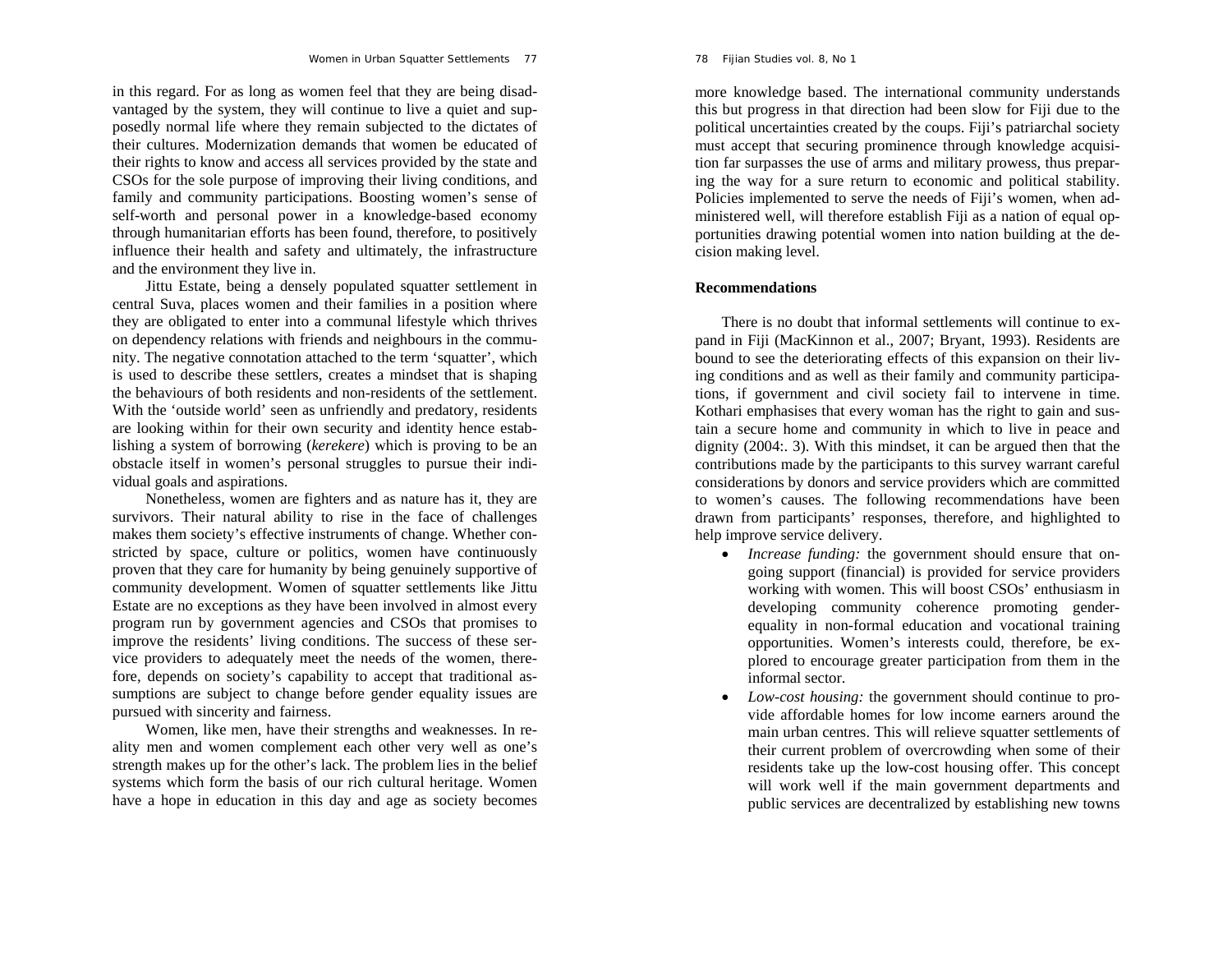and cities around Suva to distract potential urban dwellers from the capital.

- $\bullet$  *More research:* up-to-date research in demographic patterns and social trends characteristic of squatter communities is necessary in order to fully understand the dynamics of informal settlements' growth. Participants to this survey agree that policy makers, donors and service providers must regularly engage with squatter women to experience first-hand their situational needs before policies are formulated.
- $\bullet$  *Adopt participatory approach:* providers of essential services - government and CSOs - must adopt a participatory approach when designing and implementing programs. The use of participatory research tools will help service providers and women to interact more openly with each other discovering specific need areas to be addressed and improved. This approach will certainly facilitate participants' active involvement in the programs and thus maximize results.
- $\bullet$  *Program development:* the effectiveness of the programs depend on whether the learning acquired is applicable to real life or not. Programs must be developed, therefore, to suit the targeted population's education level accounting for their basic literacy and numeracy skills, amongst other things. This situation demands that the medium of communication employed must be selected and utilized with caution to minimize wastages that come as a direct result of poor planning.
- $\bullet$  *Service provision awareness and trust:* for the programs to be successful, it is important that progress is monitored. Part of this monitoring process deals with the effective use of competency-based assessment tools to evaluate participants' skills and aptitude during the course of the program (either as instructors or learners). This continuous interactive process helps to maintain good working relations and trust between participants hence, empowering women and informing service providers.
- *Community projects:* engaging women and stakeholders (such as land owners) in the planning, monitoring, maintenance and management of infrastructure helps to encourage community involvement and support. Projects, once accomplished, remain as evidence of the effectiveness of the

programs implemented. Consequently, the community will develop a sense of ownership (with government) and one of being responsible for the protection and care of their public facilities and infrastructures.

- 0 *Positive messages:* a change in the name 'squatter' to a more pleasant sounding terminology, and/or may be its implications and associations, will help instil some positive feelings in its residents about the place that they live in. The media will be the most effective tool to be used to influence society's ill-informed perceptions about informal settlements. Squatter settlements are indeed reflective of Fiji's multi-cultural identity and are, therefore, perfect for a campaign on the government's current stand on the unification of the people of this nation.
- 0 *Network and space:* the power of networks to fuel and effect changes in society and in our various communities could never be underestimated. What seems to be lacking at Jittu Estate is the availability of adequate meeting space for its women to congregate in and share with one another. Such facilities and services are necessary to enable the enhancement of these women's qualities of beauty, peace and friendship hence, discovering and expanding their hidden talents. Service providers must, therefore, seek to facilitate the development and sustainability of such social and community networks.

# **References**

- Asian Development Bank (2007) *Millennium Development Goals.* Available: http://adb.org/FijiIslands/mdg.asp [Accessed: 24 April 2007].
- Asian Development Bank (2006) *Republic of Fiji Islands: Country Gender Assessment.* Manila: Asian Development Bank.
- Bernklau, S., Huffer, E., Hung, S., & Petersen, L (2006) *Project Concept Note: Women's Rights to Adequate Housing and Land*, pp.1-25. Suva: Pacific Regional Right Resource Team.
- Bureau of Statistics (2004) *General Fiji Population Data and Breakdown of Urban Settlements.* Suva: Fiji Government.
- Bryant, J. J. (1995) *Environment and Urbanization: The myth exploded: urban poverty in the Pacific.* Available: http://eau.sagepub.com/cgi [Accessed: April 7, 2007].